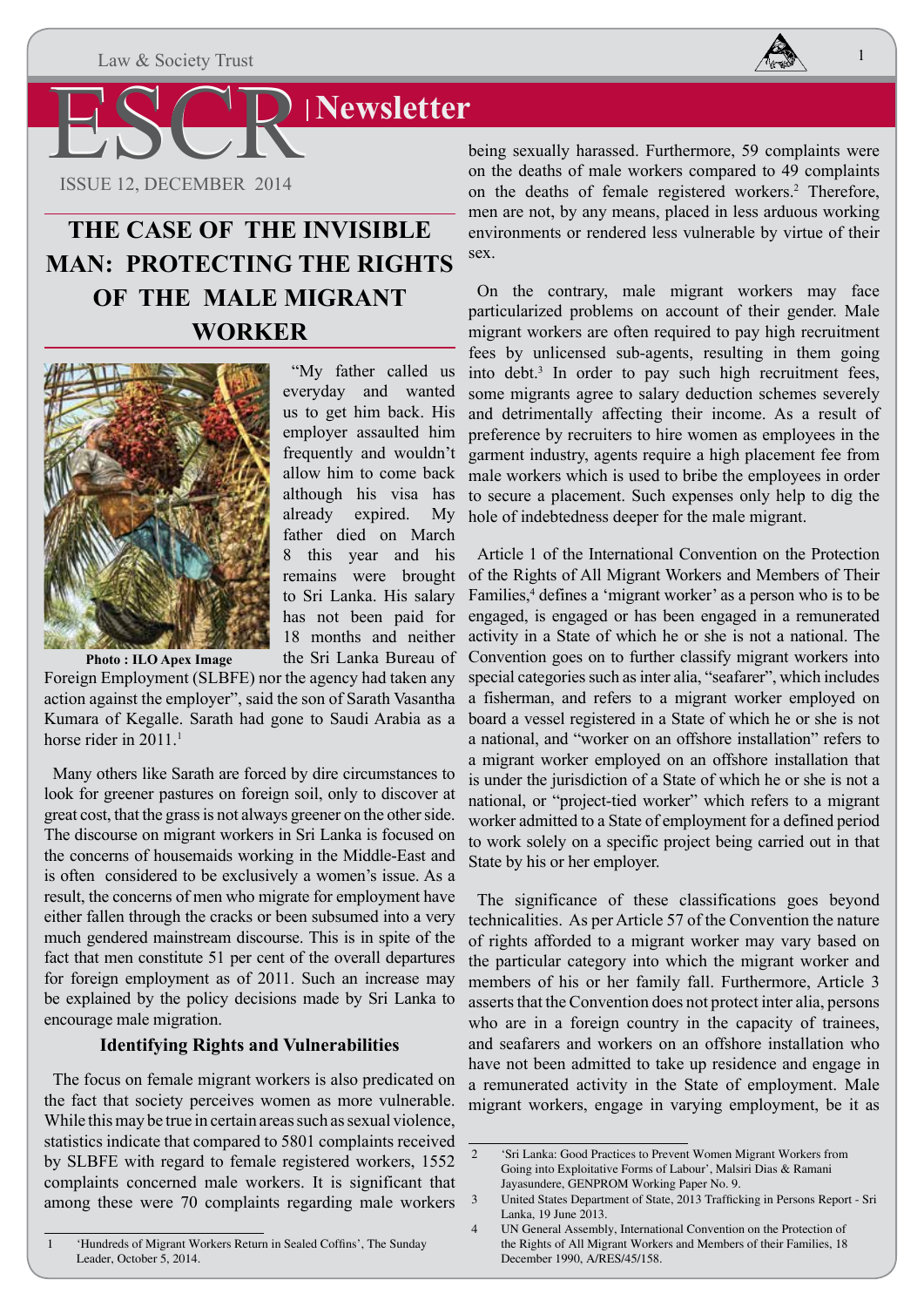unskilled workers, construction laborers, or as seamen. They do so under dire conditions working in 'Korea having to abide by the work norms of the employer and, in the Middle East, especially in the Kingdom of Saudi Arabia (KSA) and Qatar, working overtime for no extra payment.'5 A lack of proper understanding of the nature of their employment can result in an ambiguity in the framework of rights applicable and may in certain cases, completely deny a worker of the protection regime guaranteed under the Convention.

Furthermore, it is often the case that, after the point of entry in the foreign country, migrant workers are made to sign altered contracts which may significantly affect the nature of their status and thereby protection. Awareness of the nuances of systems of rights attached to varying employment categories would enable migrant workers to make an informed choice which would ensure their safety and wellbeing.

### **Training that caters to everyone**

It is imperative that in order for migrant workers to be secure when they are abroad that they receive proper training on the skills necessary to navigate a foreign culture and most importantly that their legal rights while abroad be impressed upon them before departure. As per Article 33 of the Convention, Sri Lanka as the state of origin has an obligation to provide information to the migrant workers and members of their families of the rights guaranteed to them under the Convention, the conditions of their admission, their rights and obligations under the law and practice of the State concerned and such other matters as will enable them to comply with administrative or other formalities in that State. Such information must be provided upon request to migrant workers and members of their families, free of charge, and, as far as possible, in a language they are able to understand.

The SLBFE is charged by law with the responsibility to fulfill this obligation. However, a general criticism made by returning migrant workers is that the training provided by the Bureau does not fully equip migrant workers with the necessary knowledge and skills to ensure their own safety and well-being while abroad.<sup>6</sup> Additionally, rather than customizing the training to fit varying needs of different categories of workers, the majority of such training programmes cater to female domestic workers. Unlike for female workers, the State does not statutorily oblige male workers to enroll in training programs. The only training programme open to male migrant workers is one which provides training for sewing machine

5 Supra note 2, at p. 10

operators.7 Therefore, the SLBFE rather than erring on the side of guaranteeing the protection of each individual worker, seems to have opted for a policy of administrative expedience of catering to the majority at the expense of workers in under-represented sectors.

### **Risk Factors: From Victim to Wrongdoer**

Most migrant workers are at the risk of being trafficked. Article 3, paragraph (a) of the Protocol to Prevent, Suppress and Punish Trafficking in Persons,<sup>8</sup> defines trafficking as the act of recruitment, transportation, transfer, harbouring or receipt of persons, through the means of threat or use of force, coercion, abduction, fraud, deception, abuse of power or vulnerability, or giving payments benefits to a person in control of the victim for the purpose of exploitation, which includes exploiting the prostitution of others, sexual exploitation, forced labor, slavery or similar practices and the removal of organs. The process of human trafficking is set in motion even prior to the migrant worker's departure from Sri Lanka, at the hands of licensed labor recruitment agencies, most of who are members of Sri Lanka's association of Licensed Foreign Employment Agencies, and their unlicensed sub-agents.<sup>9</sup> Once in the receiving State, migrant workers are often subject to exploitation in multiple forms ranging from sexual exploitation to forced labor.

While trafficking is by and large a common concern for both male and female migrant workers, human smuggling is an issue more specific to males. According to the United Nations Convention on Transnational Organized Crime and its Protocol Against the Smuggling of Migrants, $10$  smuggling



 **Photo : ILO Apex Image**

constitutes "the procurement, in order to obtain, directly or indirectly, a financial or other material benefit, of the illegal entry of a person into a State of which the person is not a national or a permanent resident". An illustration of human smuggling is the case of dozens of young men

United States Department of State, 2013 Trafficking in Persons Report -Sri Lanka, 19 June 2013.

Supra note 2, at p. 10.

<sup>8</sup> UN General Assembly, Protocol to Prevent, Suppress and Punish Trafficking in Persons, Especially Women and Children, Supplementing the United Nations Convention against Transnational Organized Crime, 15 November 2000.

<sup>9</sup> Supra note 5.

<sup>10</sup> UN General Assembly, Protocol against the Smuggling of Migrants by Land, Sea and Air, Supplementing the United Nations Convention against Transnational Organized Crime, 15 November 2000.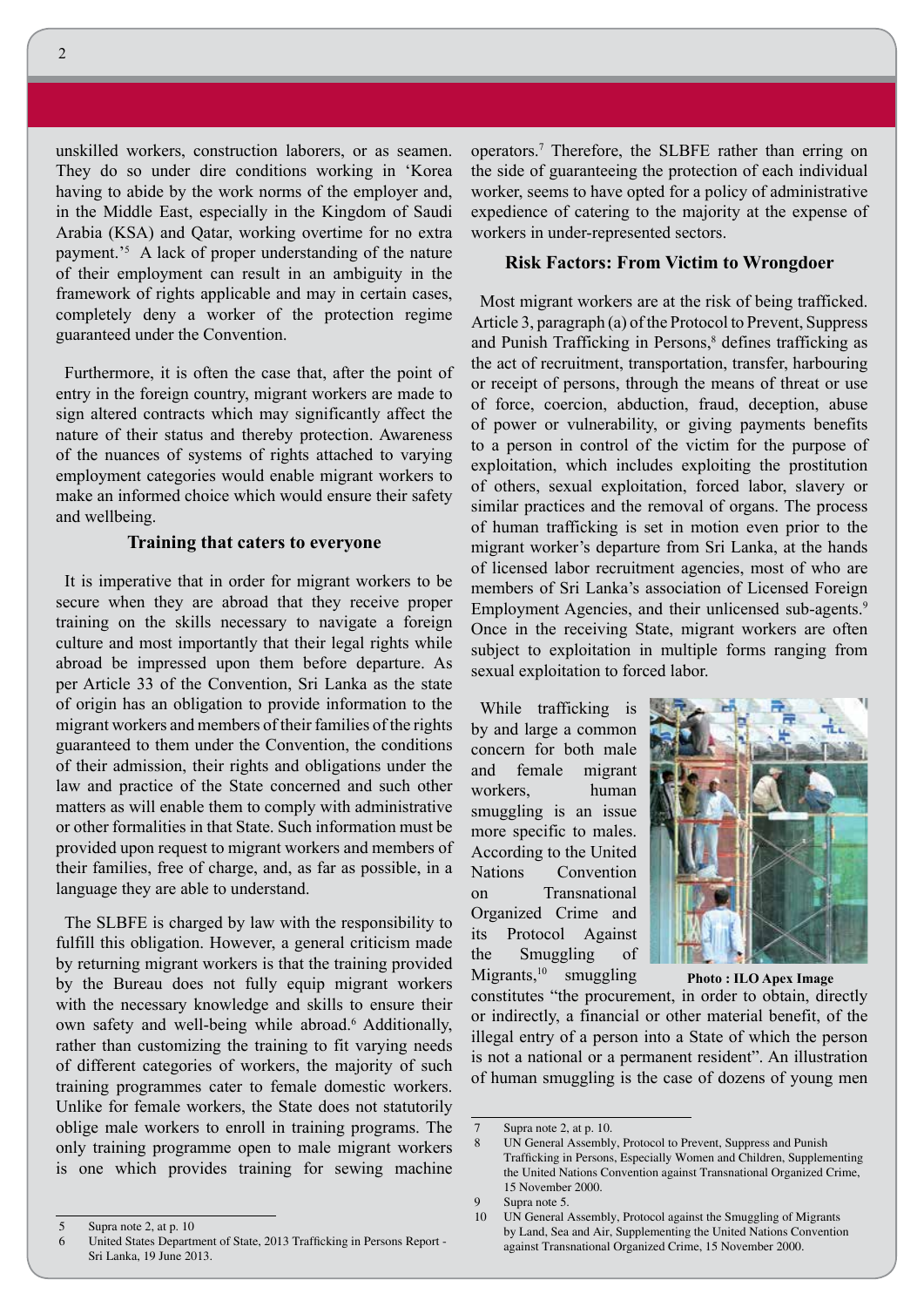attempting to illegally get into countries such as Italy, Germany or Australia via fishing boats. Such actions are not committed through the sole initiative of the migrant workers. It is a fragment of a larger organized criminal enterprise. The migrant worker has to pay exorbitant fees in order to be able to risk his life by traveling to a foreign country in the form of human cargo.<sup>11</sup>

While one may recognize the severe economic conditions that push a human being to undertake such an endeavor, a migrant worker involved in human smuggling is not seen in the same light as one exposed to human trafficking. This is due to the fact that being subject to deceit and coercion being an integral part of trafficking, it puts the migrant worker in the position of the victim. On the other hand, human smuggling is committed with the complicity of the person being smuggled and necessarily involves committing illegal acts in order to enter a foreign country. Consequently, at the point of entry to the foreign state, the individual seeking employment has already violated the law of such State. Therefore, to advocate for the protection of rights of such individuals becomes a more tedious task given that the migrant worker is not merely a victim but one who is also on the wrong side of the law. Although, possibly due to this culpability on their part, human smuggling has received less attention in policies pertaining to rights of migrant workers, one must bear in mind that these individuals, as nationals of Sri Lanka, are equally the responsibility of the State as much as any other citizen.

### **Filling the Blanks**

The purpose of this article by no means was to trivialize the plight of the female migrant worker. However, for too long the only male presence in the migrant worker narrative has been the demonization of the father who neglects his children while their mother slaves away in a foreign land. The amount of research and literature which explore the concerns, which are unique to male migrant workers are scarce at best. The time for a narrative that is closer to the reality is overdue, to provide visibility to the male migrant worker, who is as deserving of protection as his female counterpart.

### **Vishakha Wijenayake12**

# **CAN THE LAW PROVIDE AN AVENUE FOR POSITIVE SOCIAL CHANGE? THE INTRIGUING CASE OF 'RATNAPURA BATTI'**

A little over a month ago a short video captured on a mobile phone went viral in Sri Lanka. It depicted a police officer apparently beating a prostrate woman with a belt or cable at the bus stand in Ratnapura town. After being picked up by a number of media outlets, the footage sparked an intense public debate that led to the police sergeant being identified and interdicted and the woman being assisted to file a fundamental rights case.

The case of 'Ratnapura Batti' (as she has become known) could be seen as another sad example of the corruption and violence of the police and the prejudices of certain members of 'respectable society' who have chosen to support an allegedly violent police sergeant over a selfconfessed sex worker and drug addict. However this story might also be interesting for another reason. Apart from her own personal courage at coming out and telling her story so frankly, Batti's case raises interesting questions regarding the role of the law and in particular the courtroom in providing a space for those who are otherwise excluded from society to claim their right to speak and be heard. Whether or not the fundamental rights case Batti has filed delivers the 'justice' she is seeking remains to be seen (many of us will no doubt be watching in January 2015 when the case is to be heard). In the meantime, her story provides an important opportunity for those of us working within the legal field to reflect on the advantages and disadvantages of using law as a tool for social activism.

Over the last  $60+$  years the human rights movement has worked hard to develop legal frameworks and mechanisms as a means of protecting and promoting the basic rights of all human beings. Advocates of this approach say that law provides a language of legitimacy and authority, which can be a powerful tool when speaking 'truth to power'. Critics have argued in response that law is by its nature too conservative, too wedded to existing power structures to really open up radical possibilities for social change.

Empirically, research shows that there have been cases where public interest litigation has opened up avenues for people otherwise ignored by society, politicians and state institutions alike. In India, it has been used by many marginalized groups to hold the authorities to account, starting with *Hussainara Khatoon & Ors v Home Secretary, State of Bihar [1979] AIR 1369,* in which the Supreme Court upheld the rights of prisoners to free legal

<sup>11</sup> Supra note 2, at p. 15.

<sup>12</sup> LLM Candidate (University of Michigan); Attorney-at-Law; LLB (University of Colombo)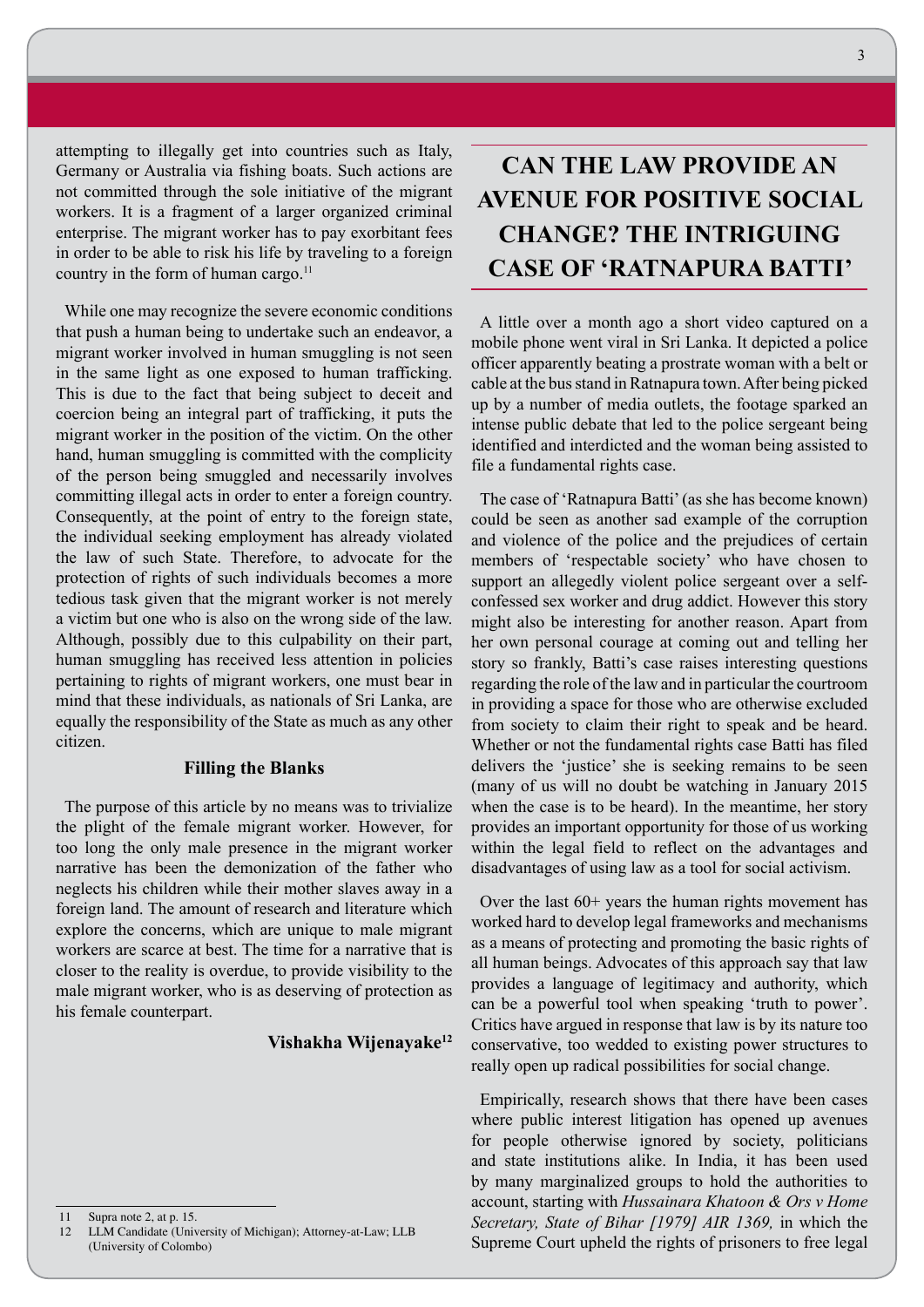4

aid and a speedy trial. Meanwhile a study done of the early anti-discrimination cases in the US found that even where the plaintiffs were ultimately unsuccessful, the cases still provided a useful means of provoking public debate: a process which slowly led to shifts in public attitudes. Similarly, a recent study of Chinese plaintiffs' attempts at using newly implemented 'rule-of law' reforms as a means of redressing administrative and other structural injustices found that while many did not get the outcome they desired, they still felt empowered by the process. Aside from their own personal learning, the courtroom provided a new avenue for political participation and social activism.

At the same time, some feminist legal scholars have expressed skepticism at whether the law offers genuine possibilities for challenging the status quo. In my own work on both national and international rape trials, I have found that all too often victims are only able to receive recognition before the law when they perform particular roles: usually that of the 'ideal victim'. This may (on occasion) give them a positive legal outcome but often fails to properly capture their identity or experience of violation. Nor does it necessarily leave them feeling particularly empowered or society's prejudices and assumptions fundamentally challenged.



#### **Photo : Benzene Aseel**

Courts also do not operate in a social vacuum. The strict social hierarchies that are evident throughout Sri Lankan society frequently make it extremely difficult for marginal or excluded individuals to access justice, however much the letter of the law may appear to be on their side. I have found this repeatedly to be the case in recent research I have conducted, looking at Sri Lankan police practices in relation to human rights. All too often the victims of illtreatment, violence and abuse are those who are all but invisible to society. Thus despite the existence of legal protections, few members of either the legal or broader community feel strongly enough to advocate on behalf of these social outcastes. This is something no doubt Batti knows all too well, which is why I am sure she has been more than a little pleasantly surprised by the support she has received.

For this reason many of us in the human rights community have been pleasantly surprised by the Supreme Court's decision to grant leave to proceed in this case. It provides a small but positive sign that the judiciary is taking seriously its responsibility under Chapter III of the Constitution, at least in this particular case. The law may not have been the catalyst for provoking public outrage at Batti's treatment nor offering her redress: that seems to have more been the outcome of social media. However the law does potentially offers a site for Batti to lay claim to rights that all too often appear to be abstract and theoretical. This is important not only for Batti but has broader ramifications for the effective promotion and protection of human rights in Sri Lanka. It suggests that, while the legal system often fails to deliver its promise of justice, when used alongside other social mechanisms it may nonetheless provide a platform on which individuals can claim agency, and human rights can be introduced into public debate as something tangible.

With this in mind, regardless of the outcome, Batti's fundamental rights petition has opened up an important possibility. It is not only providing an otherwise disenfranchised member of the society with her one opportunity to feel like a citizen. It is also offering an opportunity for those of us committed to ensuring respect for the dignity and rights of all members of the community (including the 'unpopular' ones) to use this case as a vehicle for both provoking reflection on current attitudes and for challenging them. At the same time, it requires careful navigation to avoid the temptation to constrain Batti's story and identity to one that will receive sympathy but ultimately do little to shift prevailing views about gender, class and morality. In that sense the importance of this case lies as much in its ability to stimulate possibilities for positive social change as in its ability to provide the acknowledgment and redress Batti is seeking.

### **Dr. Kiran Grewal1**

Human rights lawyer, Researcher at the Australian Catholic University (ACU) Institute of Social Justice, Faculty Member at ACU, School of Education & Arts.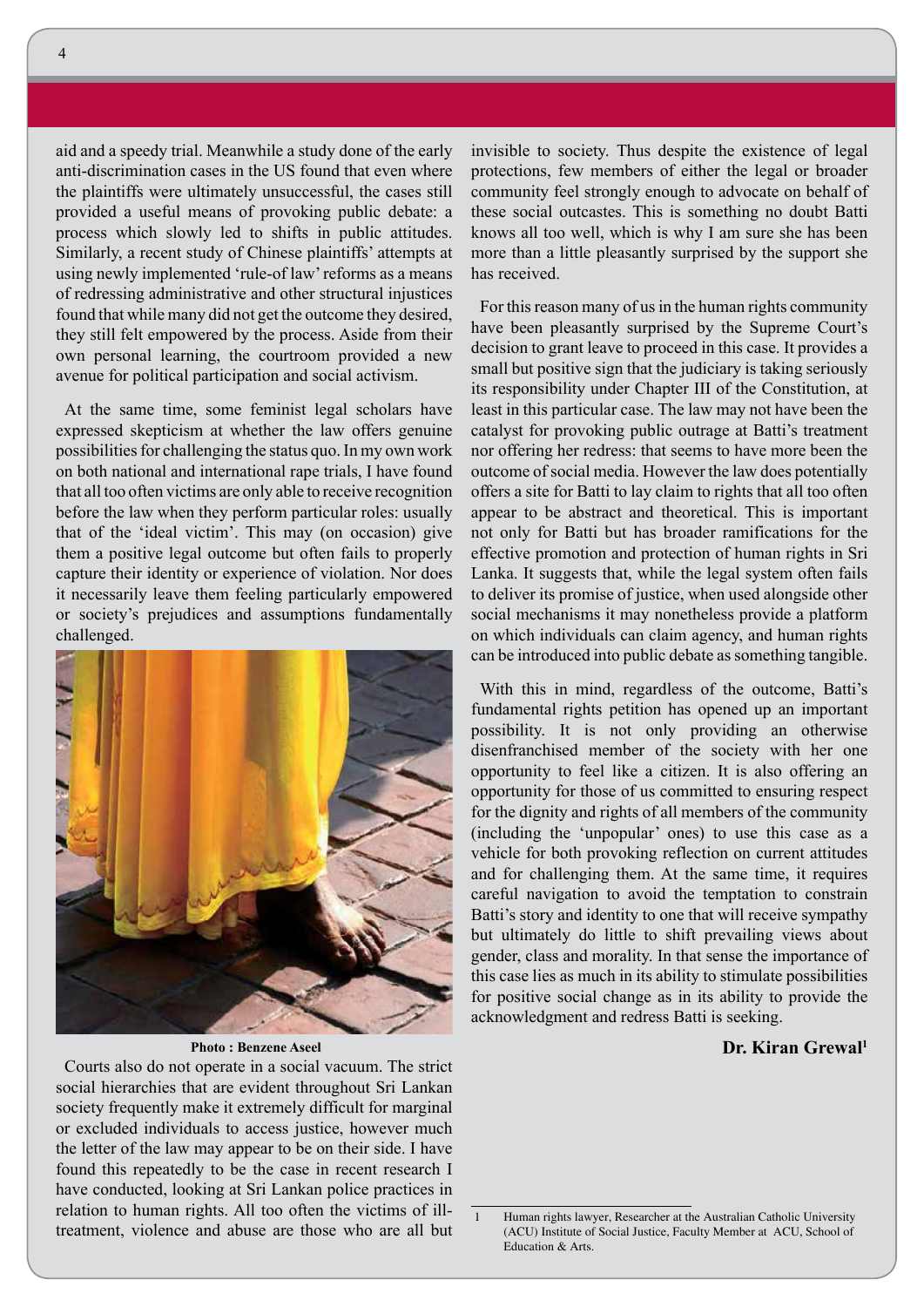## **BAN BOTTOM TRAWLING TO PROTECT THE LIVELIHOODS OF FISHERMEN IN SRI LANKA**

Bottom trawling is a ghastly process that brings untold damage to sea beds that support ocean life. It's akin to using a bulldozer to catch a butterfly, destroying a whole ecosystem for the sake of a few pounds of protein. We wouldn't do this on land, so why do it in the oceans?

### **Former U.S. National Oceanic and Atmospheric Administration chief scientist Sylvia Earle**

The use of mechanized bottom trawlers in Sri Lankan waters is a threat to the conservation and protection of marine resources. Mechanized bottom trawlers are mainly used by Indian fishermen encroaching upon Sri Lankan waters in the North. In April 2014 it was reported that around 2,000 Indian trawlers crossed the boundary line to enter Sri Lankan waters. There are also certain cases of Sri Lankan fishermen also using bottom trawlers within Sri Lankan waters.

Bottom trawling is a method of fishing which involves the use of a large net with heavy weights, which is dragged across the seafloor. The fishing gear consists of a coneshaped net towed on the bottom, with the end of its body in a cod end, in order to retain the catch. Mechanized bottom trawling is an unsustainable fishing practice causing immense destruction to the ecosystem:

- 1. Damage to the marine habitat The fishing gear digs through the seabed, disrupting seafloor habitats, which are used by adult species as spawning areas, and by juveniles for shelter and protection.
- 2. Wastage Trawlers are unselective and indiscriminately catch every organism and object it encounters. According, to Dr. Steve Creech, a fishery biologist with decades of experience working on small scale fisheries, for every pound of shrimp caught by bottom trawlers, between four and ten pounds of marine resources are discarded as 'by-catch'.
- 3. Depletes resources Dr. Steve Creech, further explained, that discards of bottom trawlers often consist of juveniles of valuable species, which results in preventing these species from reaching maturity. This prevents these species from being able to reproduce, and thereby affects the population of these species in the long term.

The destructive impact of these vessels ultimately destroys the livelihood of fishermen who depend upon marine resources. Northern fishermen, in particular, are affected as they are forced to compete for resources with Indian fishermen encroaching upon Sri Lankan waters As of 2013, around 192,000 households in Sri Lanka, were dependent upon fishing as a source of livelihood. 41,000 households were based in the Northern province alone.



 **Photo : Denish C**

The duty to conserve marine resources in the sea is embodied in international legislation, namely, the UN Convention on the Law of the Sea (UNCLOS) and the UN Fish Stocks Agreement. Duties include the utilization of environmentally safe fishing gear and practices to maintain biodiversity, minimization of wastage and discards, and prohibition of destructive fishing practices.

Sri Lanka, as a signatory to the abovementioned international agreements has a duty to ensure that its fishing practices comply with the conservation and management measures. contained therein<sup>1</sup>

The question is, given the destructive impact on marine resources – how has Sri Lanka taken measures to protect the marine environment against mechanized bottom trawlers?

The current legislative regime provides that fishermen (local and foreign) must acquire a license/permit in order to engage in fishing activities in Sri Lankan waters.<sup>2</sup> Fishing boats must obtain an additional license to carry out

Sri Lanka became a signatory to the UNCLOS on 10th Dec 1982 and ratified the Convention on 19th July 1994. Sri Lanka became a signatory to the Fish Stocks agreement on 09th October 1996, and ratified the Agreement on 24th Oct 1996

<sup>2</sup> Local fishing boats acquire the license under the Fisheries and Aquatic Resources Act No. 02 of 1996, and foreign fishing boats acquire the license under the Fisheries (Regulation of Foreign Fishing Boats) Act No. 59 of 1979.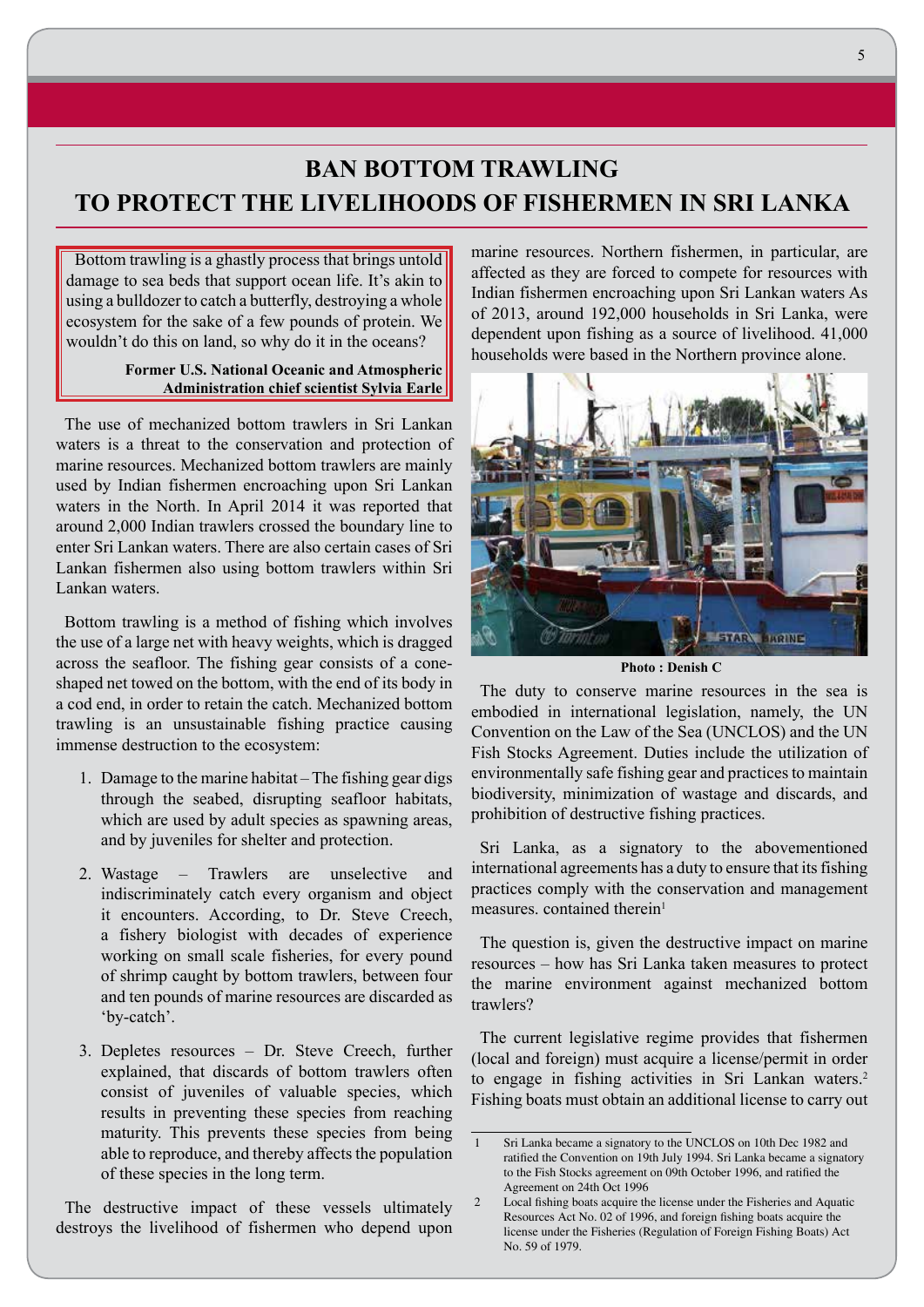trawling activities in the seas, coastal waters and estuaries of Sri Lanka.3 Licenses, however, will not be granted in respect of inland waters (i.e. Public River, lake, lagoon, stream, tank, pond, channel and any other public area of fresh or brackish water). These legislative provisions indicate that other than for inland waters, bottom trawling in Sri Lankan waters is not an activity which is explicitly banned. Instead, it is an activity governed by a licensing regime.

The licensing system is wholly inadequate in providing a suitable means of regulating this activity for several reasons. It is difficult to control these trawlers, as in some cases, political influence is exerted to continue using trawlers without the required licenses. Checking and ascertaining whether trawlers are in fact fishing with proper licenses is problematic, due to the lack of proper control and monitoring mechanisms.

Other jurisdictions such as Hong Kong, New Zealand and Belize, have adopted complete bans on bottom trawling, with positive results for the sustainability of their marine resources. Similarly, a ban on bottom trawling in Sri Lanka, by way of a legislative enactment prohibiting the practice in all Sri Lankan waters, could be the best possible solution to this problem, in terms of Sri Lankan and Indian trawlers:

- Sri Lankan trawlers An explicit prohibition on bottom trawlers, would remove the need for a licensing regime. This would overcome the problems associated with mismanagement and weak regulatory practices currently in place . It could also reduce the practice of trawlers obtaining licenses or approvals through political influence, as such trawlers should not be in Sri Lankan waters in the first place.
- Indian trawlers The UNCLOS requires States fishing in waters belonging to another State, to comply with conservation measures employed by the State.<sup>4</sup> India, being a signatory to the UNCLOS, is bound to comply with the provisions of this Convention.<sup>5</sup> Sri Lanka can use grounds of conservation of marine resources, as a means to negotiate with its Indian counterparts, and call for the suspension of any Indian mechanized bottom trawlers fishing in Sri Lankan waters. A failure to do so could possibly provide grounds for international action on grounds of environmental protection of marine resources.

The destructive impact of these vessels results in depriving

fishermen of their current resources, and prevents the regeneration of marine resources, thereby depriving fishermen of future resources as well. Legislative action prohibiting bottom trawling could be the most effective step towards protecting the livelihoods of these fishermen.

### **Vidya Nathaniel6**

6 Attorney at Law, Analyst at Verite Research, LLB (University of London)

## **OVERVIEW: STATUS OF PERSONS WITH DISABILITIES IN SRI LANKA**



 **Photo : Meena Kadri**

From inaccessibility to the built environment, to education, healthcare, employment, travel and leisure, there are several areas in which the needs of persons with disabilities should be addressed.

After the end of a 30 year war the number of persons with disabilities has increased significantly. While there have been several efforts to uplift and improve their situation, the general grievances of persons with disabilities remains the same.

### **The Legislative Process relating to Persons with Disabilities in Sri Lanka**

To date, the key legislation that governs persons with disabilities in Sri Lanka is the Protection of the Rights of Persons with Disabilities Act no.28 of 1996. It sets up a National Council for Persons with Disabilities, with the Minister of Social Services as the chairman, to promote the interest and rights of persons with disabilities. This piece of legislation does not have a rights based approach to disability and fails to clearly set out the role of the state in endorsing an inclusive disability policy at a national level.

<sup>3</sup> Gazette Extraordinary No. 948/25 of 1996<br>4 Article 61(4) of the UNCLOS

Article  $61(4)$  of the UNCLOS

<sup>5</sup> India became a signatory to the UNCLOS on 10th December 1982 and ratified the Convention on 29th June 1995.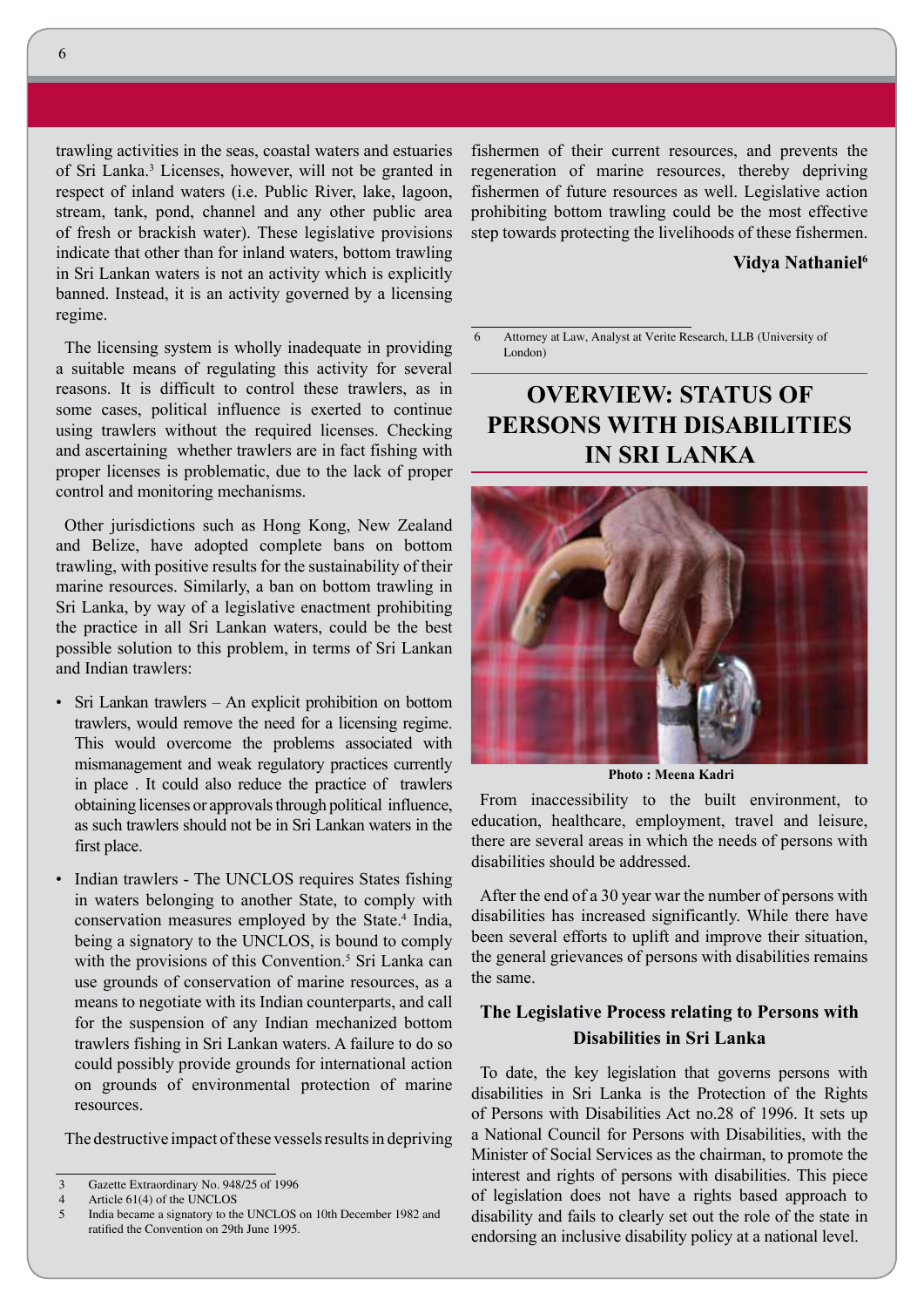Globally there has been a shift on how disability is looked at and this has given rise to two divergent models: the Medical Model and the Social Model of Disability. The Medical Model of Disability views disability as a 'problem' that belongs to the disabled individual which is not an issue of concern to anyone other than the disabled person. The other, more progressive model, the Social model draws on the idea that it is society that disables people, through designing everything to meet the needs of the majority of people who are not disabled. The Social model shifts the burden onto society at large to reduce, and ultimately remove, disabling barriers, that exclude a disabled individual from leading a full and effective life. The Social Model moves away from the sympathy–social welfare centric view on disability to one that empowers disabled individuals to engage and exercise their rights in society equally with other citizens.

Abandoning the approach of viewing the disabled as "objects" of charity, and instead regarding them as "subjects" with rights, was further bolstered by the Convention on the Rights of Persons with Disabilities (UNCRPD) 2006. This Convention gives emphasis to universal human rights principles such as inherent dignity, individual autonomy, the principle of non-discrimination, full and effective participation and inclusion in society, equality of opportunity and accessibility.

Sri Lanka was one of the first countries to sign this declaration in 2007 but being a dualist nation it has failed to give effect to the convention as yet.

Ministry of Social Services proposed to draft a new bill based on the 2003 National Policy on Disability to bring Sri Lankan legislation in line with the UNCRPD. In 2006 a new bill was drafted which attempted to address disability through a Rights based approach. This Bill established a Disability Rights Authority which was to be an autonomous body. However, the Ministry of Social Services was piqued by the diminution of its authority and rejected the 2006 Bill and proposed a new Bill in 2010 named the Protection of the Rights of Persons with Disabilities Bill. This Bill established a National Council for persons with Disabilities chaired by the Minister. There was staunch opposition to the 2010 Bill which was drafted without consulting any of the Disability Rights stakeholders and it considerably diminished the Rights espoused in the 2006 Bill.

Furthermore the 2010 draft bill violated the Paris Principles which requires implementation and monitoring of a UN Human Rights Convention to be by an autonomous body at a national level.

Due to the serious criticisms of the 2010 bill, the Minister of Social Services was to re-consider his position. In May 2014 the Disability Rights Bill of 2014 was proposed by

the Disability Rights Movement in Sri Lanka. This Bill was an improved version of the 2006 Bill and replaced the problematic post of the 'Disability Rights Authority' with a 'Disability Rights Commission.' The Commission was to consist of persons who have experience, capacity and recognition in matters related to disability and would include disabled persons, professionals, academics and three officers from Ministries relating to employment, vocational training, health, education etc.

Unfortunately, this too was rejected by the Minister and presently the Disability Rights Legislative process has not reached any certain terms.

### **Legislative Changes**

In the Supreme Court case of *Dr. Ajith C.S. Perera v. Attorney General and others [S.C. (FR) 221/2009]* it was held that all new public buildings should be made accessible to persons with disabilities. The Court ordered that in order to certify buildings on completion, disabled persons should have access to buildings, washrooms and public facilities. In addition, Accessibility Regulations Gazette 1619/24 (2009.09.18) provides 'that all existing public buildings, public places and places where common services are available, shall within a period of eight years from the coming into operation of these regulations, be made accessible to persons with disabilities in compliance with the provisions of these regulations.' Accordingly this regulation states that by 2017 all public buildings should be made accessible for persons with disabilities.



 **Photo : Jason Turgeon**